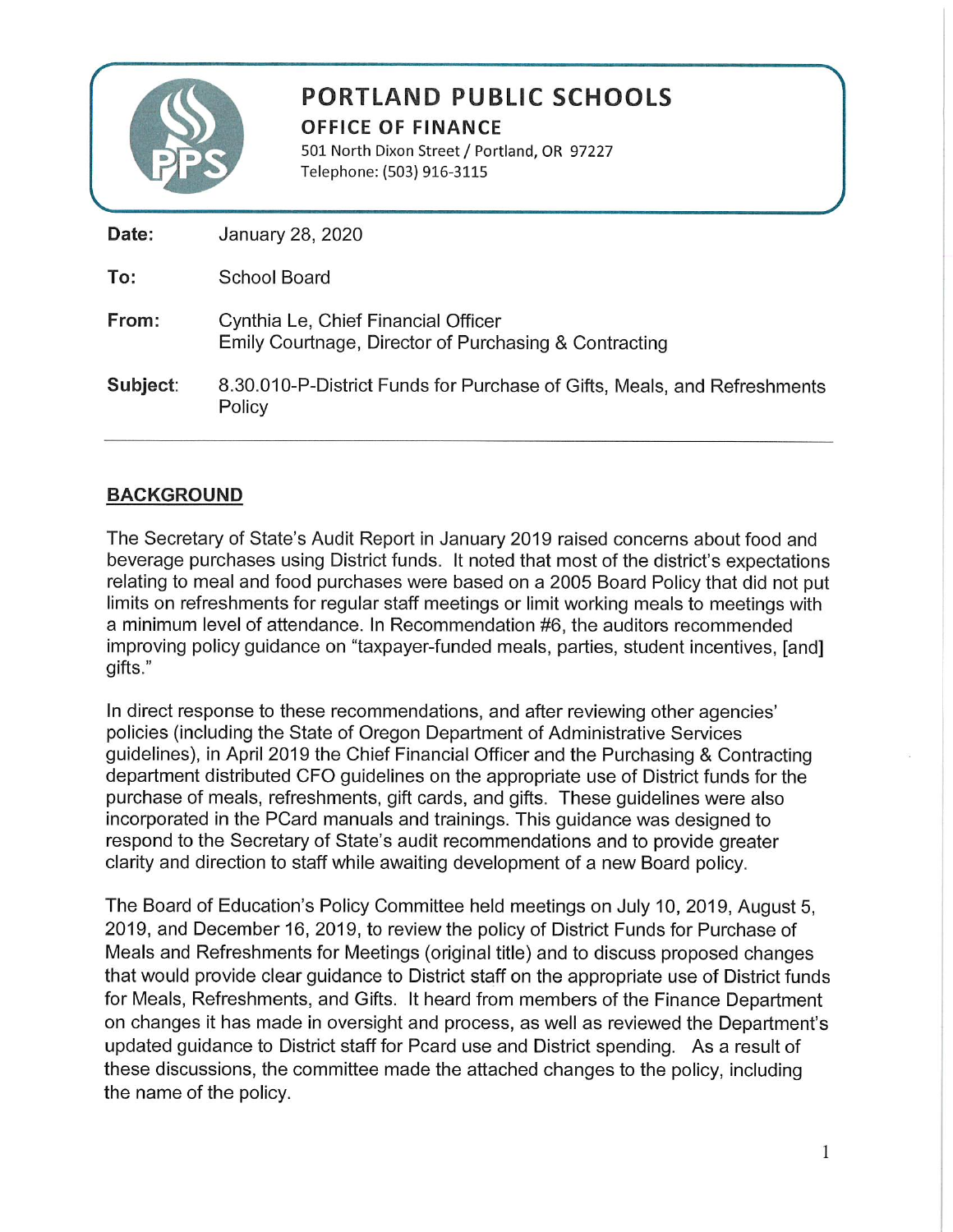### **RELATED POLICIES/BEST PRACTICES/ ANALYSIS OF SITUATION**

The suggested revisions conform to OSBA and state guidelines and are also responsive to the recommendations made in the Secretary of State's audit.

### **FISCAL IMPACT**

We don't believe these revisions will impose a fiscal impact.

### **COMMUNITY ENGAGEMENT (IF APPLICABLE)**

As this policy only impacts staff, there was no community engagement aside from following the Secretary of State's audit recommendations.

### TIMELINE FOR IMPLEMENTATION / EVALUATION

The updated CFO guidelines have been in effect, and enforced by the PCard and Employee Reimbursements teams, since November 2019. The proposed Administrative Directive mirrors the updated guidelines.

### **CONNECTION TO BOARD GOALS**

These revisions are within the Board's fiduciary goals of insuring appropriate use of District funds.

### **STAFF RECOMMENDATION**

We recommend that the School Board adopt this revised policy.

As a member of the PPS Executive Leadership Team, I have reviewed this staff report.

(Initials)

### **ATTACHMENTS**

- A. Redline copy 8.30.010-P-District Funds for Purchase of Gifts, Meals, and **Refreshments Policy**
- B. Clean copy 8.30.010-P-District Funds for Purchase of Gifts, Meals, and **Refreshments Policy**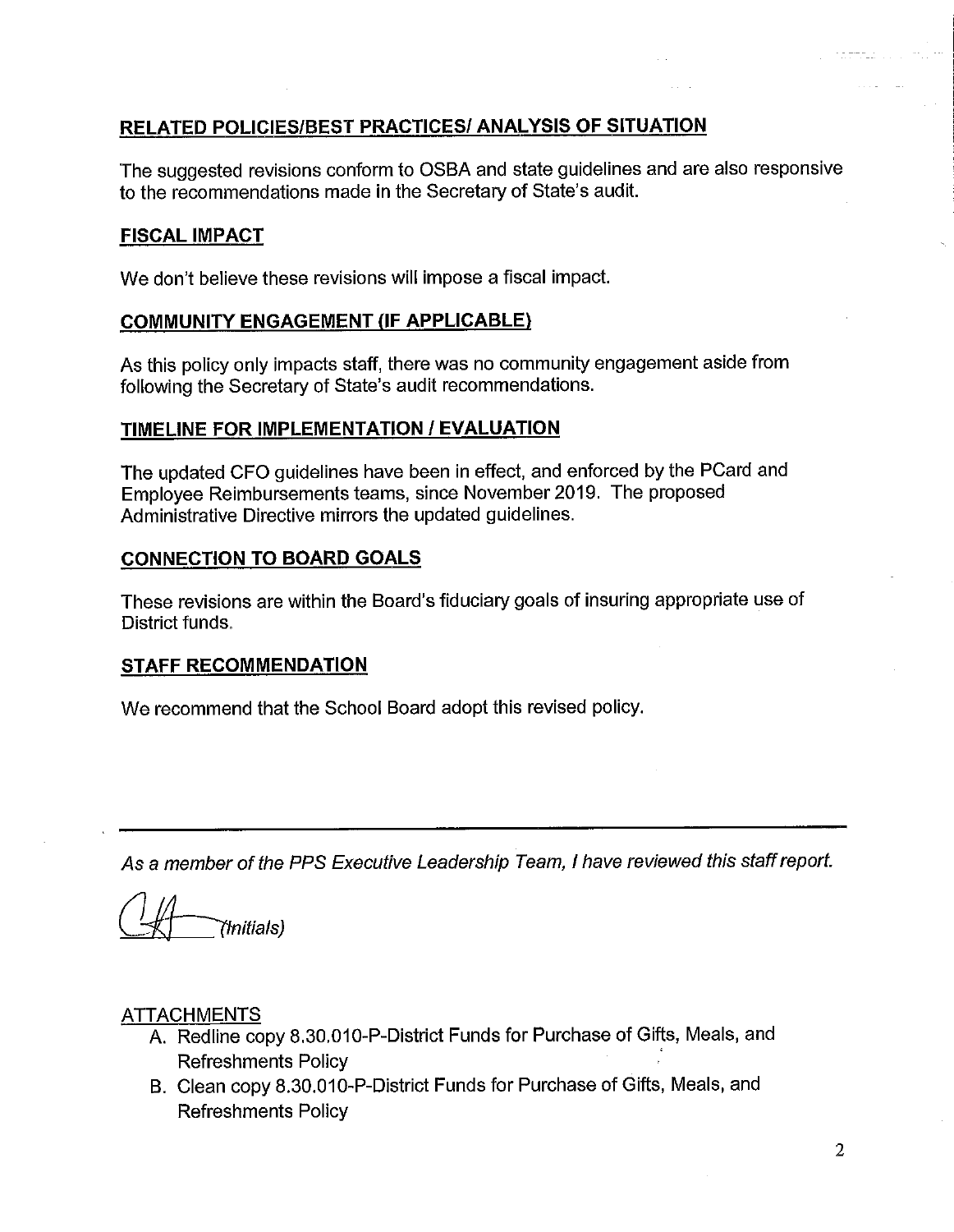# **Board Policy 8.30.010-P**



# **District Funds for Purchase of Meals, Refreshments and Gifts**

Portland Public Schools receives funds from a variety of sources. It is the responsibility of the District to steward those scarce resources carefully and in the best interests of students. District funds generally may not be used for meals or gifts for employees. Nonetheless, there may be occasions when it is appropriate for Board members, administrators, and others to expend District funds while conducting District business to provide meals or refreshments. The purchase of gifts may also be appropriate in certain situations, as both are outlined below.

"District funds" as used in this policy, refers to any of the general accounts of the District. This includes the General Fund, Bond Fund, Grants, and others accounts. It also includes money in student body accounts held at each school that are derived from student activities or from parent organizations is money to be used only for students and student activities.

Donations from PTAs, local businesses, individual made directly to schools are also not considered "District funds."

Funds not generated by the District (e.g., a "social fund" or "sunshine fund") voluntarily collected from staff members or others for the specific purpose of providing gifts or parties, such as birthday recognition, bereavement and illness acknowledgement, etc., are exempt from the following requirements.

### **1) Meals and Refreshments**

In order to support an efficient, effective, and productive work environment, District funds may be used to pay for group meals during meetings that require extended time (for example, all-day meetings) or take place after normal work hours, as specified in Administrative Directive [insert link].

- a) Definition:
	- a. Meals are defined to include food and non-alcoholic beverages provided at breakfast, lunch, or dinner.
	- b. Refreshments are defined to include non-alcoholic beverages and snack items that are less extensive than full meals.
- b) Meals or refreshments for staff and volunteers may be provided by the District as part of Board meetings, at District or building-level committee meetings, professional development trainings, District-authorized advisory committees, community engagement events, or other District-approved activities, as detailed in Administrative Directive [xxx] [insert link].
- c) Refreshments may be provided by the District for employees at the discretion of the overseeing administrator for mandatory meetings for staff scheduled outside of the normal work day or that by necessity extend over a meal period, as detailed in Administrative Directive [xxx] [insert link].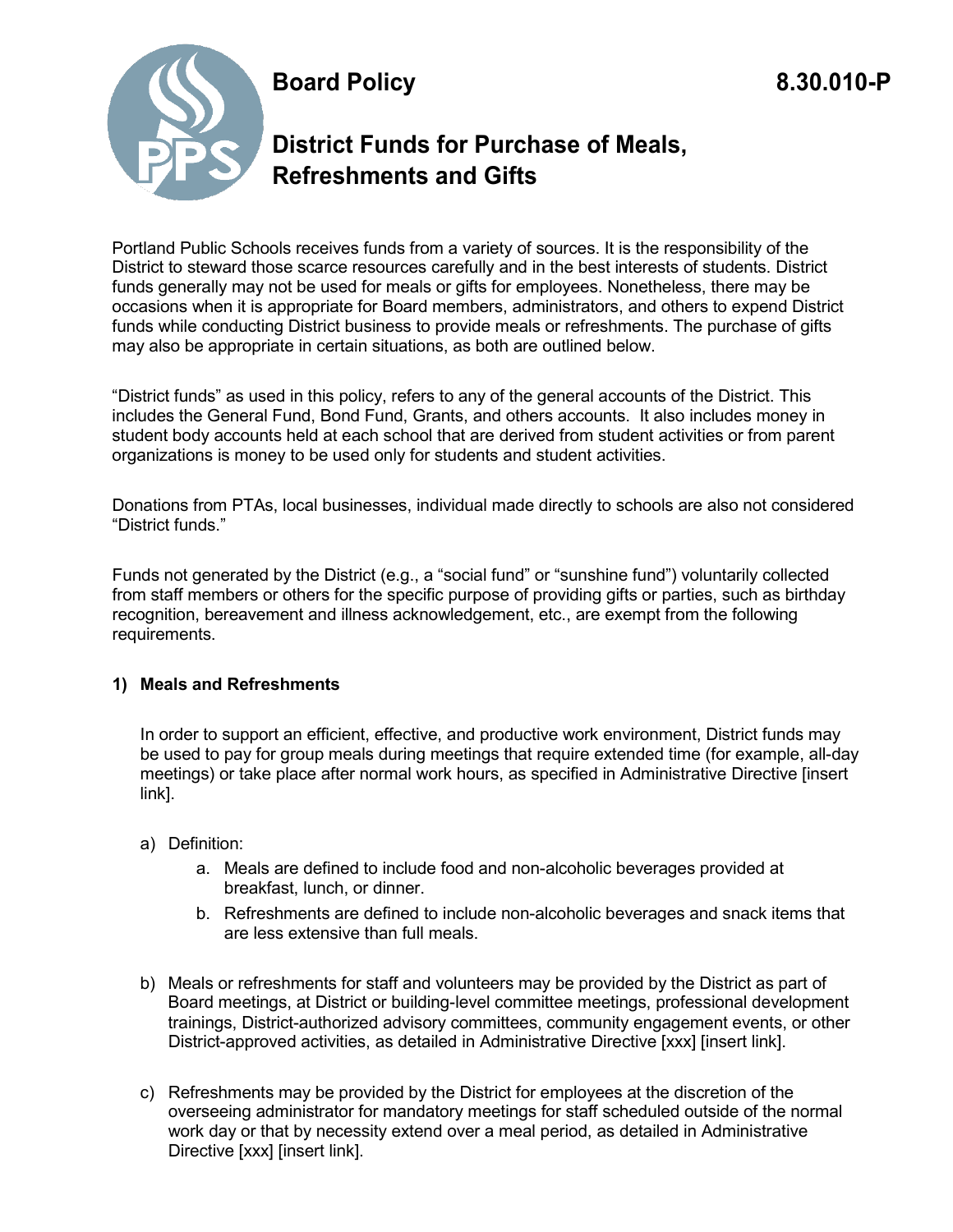- d) Meals not directly business-related may not be provided to staff or others at the District's expense.
- e) The purchase of alcoholic beverages with District funds is strictly prohibited.

### **2) Gifts**

There are occasions when Board members, administrators, or other District staff may want to recognize employees, and they may provide such recognition at their personal expense only, unless otherwise permitted below, and at all times in compliance with Oregon law:

- a) The Department of Human Resources and/or the Board may provide a small token of appreciation for a Board member's or employee's retirement or years of service and other related service activities utilizing District funds. Approval for this must be sought in the method outlined in Administrative Directive [xxx] (Link here). For example, the Board generally proclaims special recognition for classified employees' week and teacher appreciation week, and Board members may receive plaques in their honor, framed certificates, or student art for their service to the District. The District also may provide an item that acknowledges significant and extraordinary work on behalf of an employee (e.g., a framed certificate).
- b) Modest gift items (such as gift cards) may be purchased and distributed as incentives for students or community members to participate in district-sponsored activities under certain circumstances. Details on the authorization process and accountability procedures are provided in Administrative Directive [xxx] [.
- c) All other expenditures of District funds for gifts is permitted only with prior authorization from the Board or Superintendent.

### **3) Grant Funds**

Grant funds are subject to the same guidelines as outlined in this policy in addition to any other restrictions that are imposed by the granting agency. Expenditures for food and drink may be made with grant funds if the event requiring the refreshments was included in the grant proposal and approved by the granting agency.

[INSERT link to AD:]

History: Government Standards and Practices Commission staff opinion No. 01S-016 and ORS 244.040(1)(a) Adopted 2/28/2005; BA 3224; Amd 1/20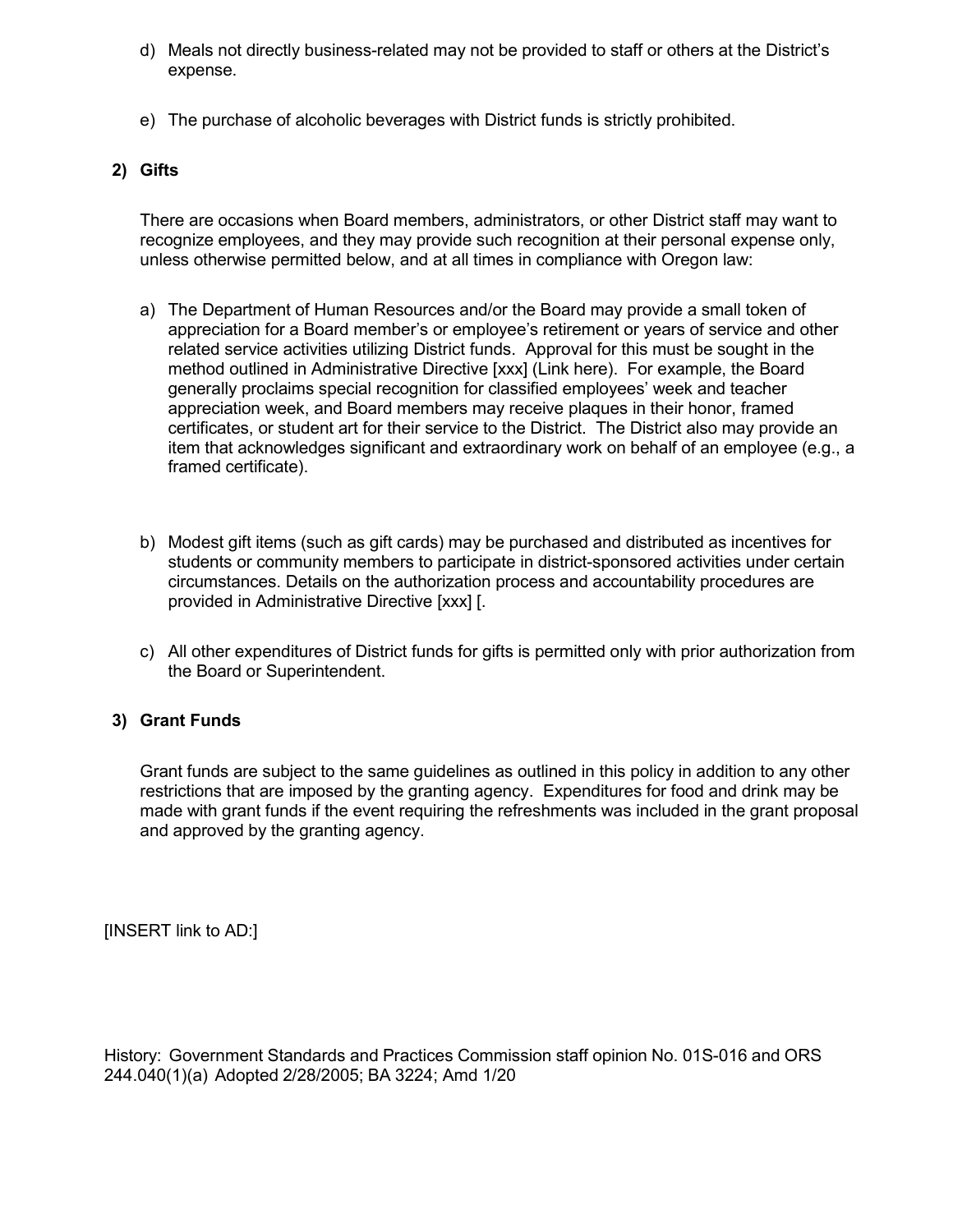# 8.30.010-P District Funds for Purchase of Gifts, Meals, and Refreshments and Gifts

Portland Public Schools receives funds from a variety of sources. It is the responsibility of the District to steward those scarce resources carefully and in the best interests of students. District funds generally may not be used for meals or gifts for employees. Nonetheless, t<sub>There</sub> may be occasions when it is appropriate for Board members, administrators, and others to expend District funds in the course of while conducting District business to provide meals or refreshments. The purchase of gifts may also be appropriate in certain situations, as both are outlined below.

"District funds" as used in this policy, refers to any of the general accounts of the District. This includes the General Fund, Bond Fund, Grants, and others accounts. It also includes money in student body accounts held at each school that are derived from student activities or from parent organizations is money to be used only for students and student activities.-

Donations from PTAs, local businesses, individual made directly to schools are also not considered "District funds."

Funds not generated by the District (e.g., a "social fund" or "sunshine fund") voluntarily collected from staff members or others or others for the specific purpose of providing gifts or parties, such as birthday recognition, bereavement and illness acknowledgement, etc., are exempt from the following requirements.

### **1) Meals and Refreshments**

In order to support an efficient, effective, and productive work environment, District funds may be used to pay for  $\frac{1}{2}$  individual  $\frac{1}{2}$  EL1] functional meals during meetings that require extended time (for example, all-day meetings) or take place after normal work hours, as specified in the Administrative Directive [insert link].

### a) Definition:

- a. Meals are defined to include food and non-alcoholic beverages provided at breakfast, lunch, or dinner.
- b. Refreshments are defined to include non-alcoholic beverages and snack items that are less extensive than full meals.

 $\frac{a}{b}$ ) Meals or refreshments for staff and volunteers [EL3]may be provided by the District as part of Board meetings, at District or building-level committee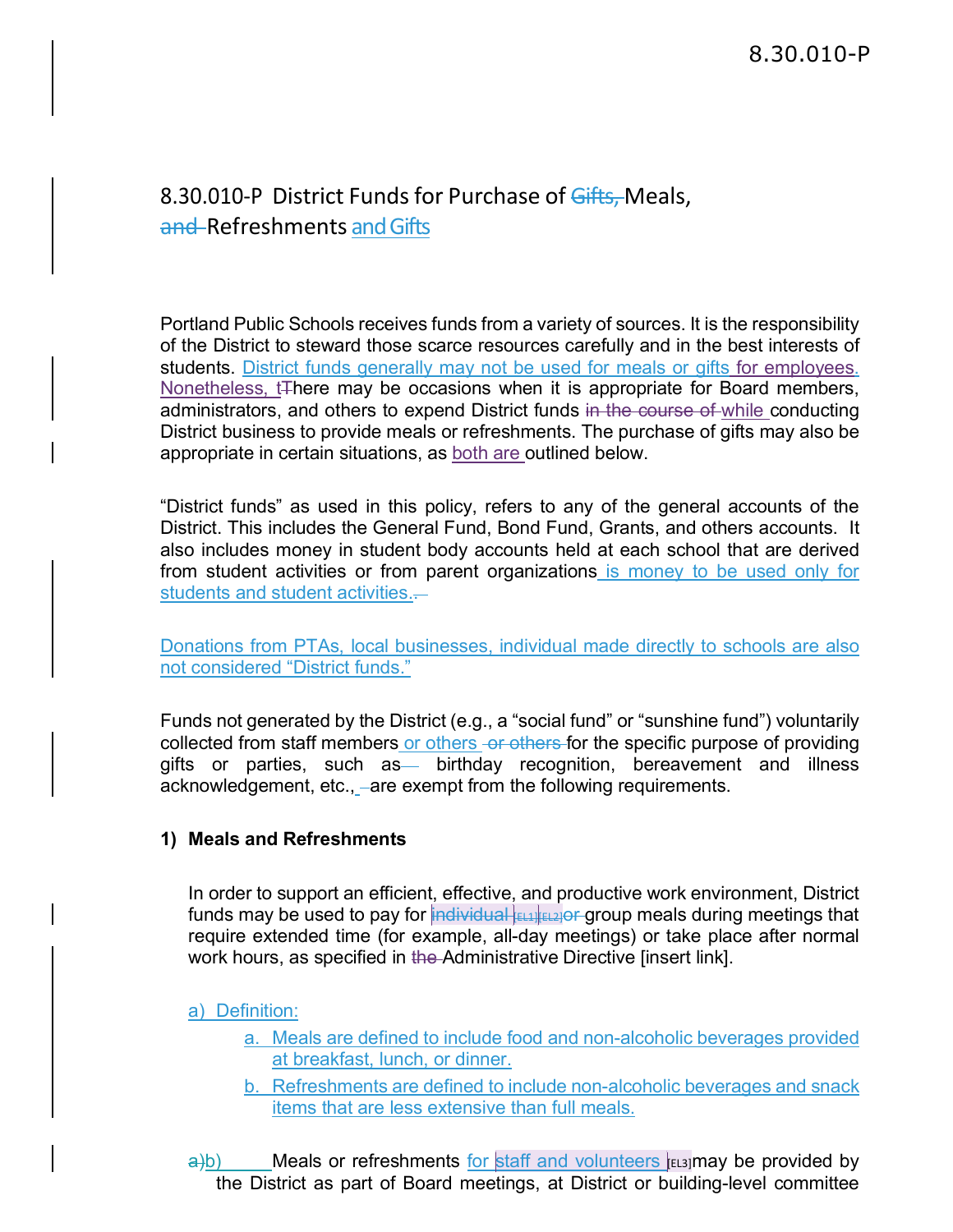meetings, professional development trainings, District-authorized advisory committees, community engagement events, or other District-approved activities, subject to specific requirementsas detailed in Administrative Directive [xxx] [insert link].

- $\frac{b}{c}$  Refreshments may be provided by the District for employees at the discretion of the overseeing administrator for mandatory meetings for staff scheduled outside of the normal work day or that by necessity extend over a meal period, subject to specific requirementsas detailed in Administrative Directive [xxx] [insert link].
- d) Meals not directly business-related may not be provided to staff or others at the District's expense.

### $\overline{\mathsf{FDD}},$ [EL4],

e) The purchase of alcoholic beverages with District funds is strictly prohibited.

### **2) Gifts**

There are occasions when Board members, administrators, or other District staff may want to recognize employees, and they . A Board member, administrator, or other District employee may provide such recognition at his/hertheir personal expense only, unless as otherwise permitted below, and at all times in compliance with Oregon law:

- a) The Department of Human Resources and/or the Board may provide a small token of appreciation for a Board member's or employee's retirement or years of service and other related service activities utilizing District funds, as approved in advance. Approval for this must be sought in the method outlined in the Administrative Directive [xxx] (Link here). For example, the Board generally proclaims special recognition for classified employees' week and teacher appreciation week, and Board members may receive plaques in their honor, or framed certificates, or student art for their service to the District. The District also may provide an item that acknowledges significant and extraordinary work on behalf of an employee (e.g., a framed certificate).
- b) Modest gift items (such as gift cards) may be purchased and distributed as incentives for students or community members to participate in districtsponsored activities under certain circumstances. Details on the authorization process and accountability procedures are <del>stipulated provided in the</del> Administrative Directive [xxx] [.
- c) All other expenditures of District funds for gifts is permitted only with prior authorization from the Board or Superintendent.
- **3) Grant Funds**